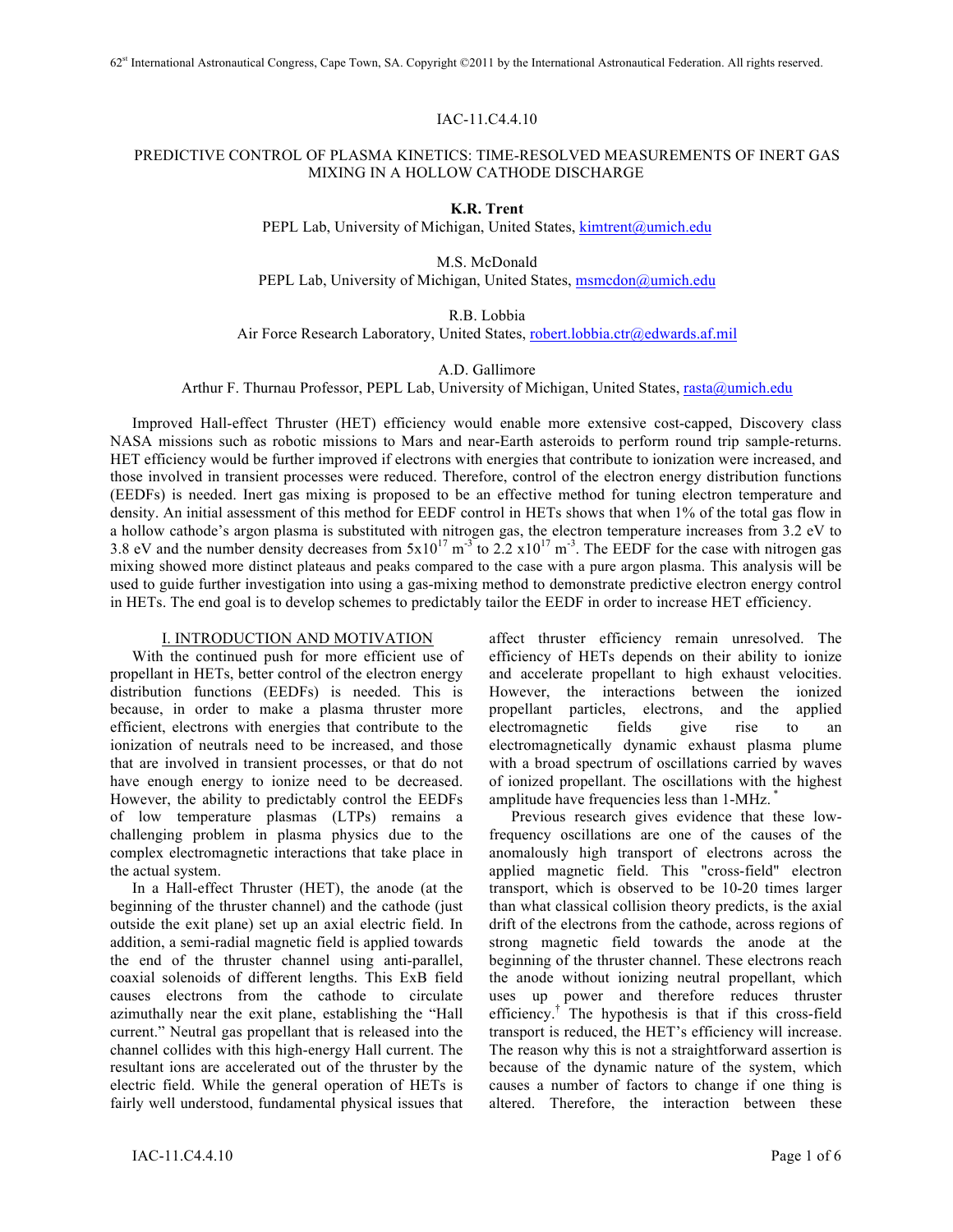electrons and the oscillations needs to be understood, along with how this interaction is affected by the other aspects of the system, in order to determine how to predictably control the EEDF.

The overall goal of this research is to develop methods for tailoring the EEDF to affect these parameters in a way that increases thruster efficiency and lifetime in the low-power operating range. As stated in NASA's *Human Exploration and Development of Space Enterprise*, one of the agency's objectives is to invest "in the development of high-leverage technologies to enable safe, effective and affordable human/robotic exploration." If efficiency and lifetime can be further increased for HET operation in the lowpower range, this will enable more complex and extensive cost-capped, Discovery class science missions. Proposed science missions that could be facilitated with higher performance propulsion systems include robotic missions to the Moon, Mars, and near-Earth asteroids to perform round trip sample-returns, to search for and prepare resources, to set up sites in anticipation of future landings, and to demonstrate new technology in preparation for even more challenging and longer-range robotic missions.‡

The initial findings from the proposed method of EEDF control, in which two inert gases are used for generating the plasma, will be discussed in this paper.

#### II. PLASMA SOURCE AND DIAGNOSTIC

A lab-built Lanthanum Hexaboride  $(LaB_6)$  cathode was developed at the Plasmadynamics and Electric Propulsion Laboratory (PEPL) $\frac{8}{3}$  for carrying out various preliminary experiments to study electron dynamics in Hall-effect thrusters (HETs). The hollow cathode is the main source of electrons for the thruster, and can be operated with a smaller scale production and a shorter turn-around time. Therefore, this cathode serves as an ideal platform for testing the experimental methodology of various electron dynamics studies for HETs, and for obtaining preliminary results. This lab-built cathode was used as the plasma source in this initial gas-mixing experiment.

#### Triode Mode

The cathode's dimensions and overall design were chiefly based on high-current  $LaB<sub>6</sub>$  cathodes developed for use with the 6-kW laboratory model Hall thruster. \*\*,†† The cathode was run in triode configuration with an external annular anode, mimicking a conventional Hall thruster, but without anode flow (Fig. 1). This configuration draws the plasma outside of the cathode and creates a more stable plume. For both of the gas-mixing cases studied in this initial test, the total flow rate was 25 sccm, the keeper current was limited to 6 A and anode voltage was set to 32 V (Table 1).



Fig. 1: Operation of Cathode in Triode Mode.

This figure shows the cathode plume in triode mode. The plasma fans out towards the edges of the anode and is noticeably brighter in this mode. The Langmuir probes and the anode's support structure are seen on the far right in this photo.

### Time-resolved Langmuir Probe Measurements

A lab-built high-speed dual Langmuir probe (HDLP) system was used to obtain time-resolved measurements of electron density, electron temperature, plasma potential, and the EEDF. This HDLP system was built to obtain clear, high frequency Langmuir probe (LP) traces that can be individually analyzed to obtain timeresolved results. The system uses a custom-built, high bandwidth, high-voltage amplifier. It also has a current sensing circuit that features thin-film metal oxide, ultralow inductance shunts, and high-bandwidth, ultra-high input impedance voltage and current JFET (junction field-effect transistor) buffers.<sup>‡‡</sup> For the experiment in this paper, a sweep rate of 15-kHz along with a data acquisition (DAQ) system with a 1-MHz maximum sampling rate were used. However, an upgraded version of the HDLP system has also been developed in the lab with an unprecedented 1-us resolution. This system will be used in future tests of this and other EEDF control methods. §§,\*\*\*

#### III. GAS-MIXING EXPERIMENTAL SETUP

In other low temperature plasmas (LTPs), inert gas mixing has been shown to be an effective method for tuning the electron temperature and density by almost an order of magnitude.<sup> $\dagger$ ††</sup> In addition, simulations have predicted that when one of these gases is a small percentage of the mixture, its naturally present, small fraction of metastable states have a greater effect on the plasma; and the superelastic collisions that ensue create plateaus, holes and peaks in the EEDF.<sup>‡‡‡</sup>

The gas-mixing experiment that will be discussed in this paper was carried out at the Plasmadynamics and Electric Propulsion Laboratory (PEPL) in the Cathode Test Facility (CTF). This cylindrical vacuum chamber is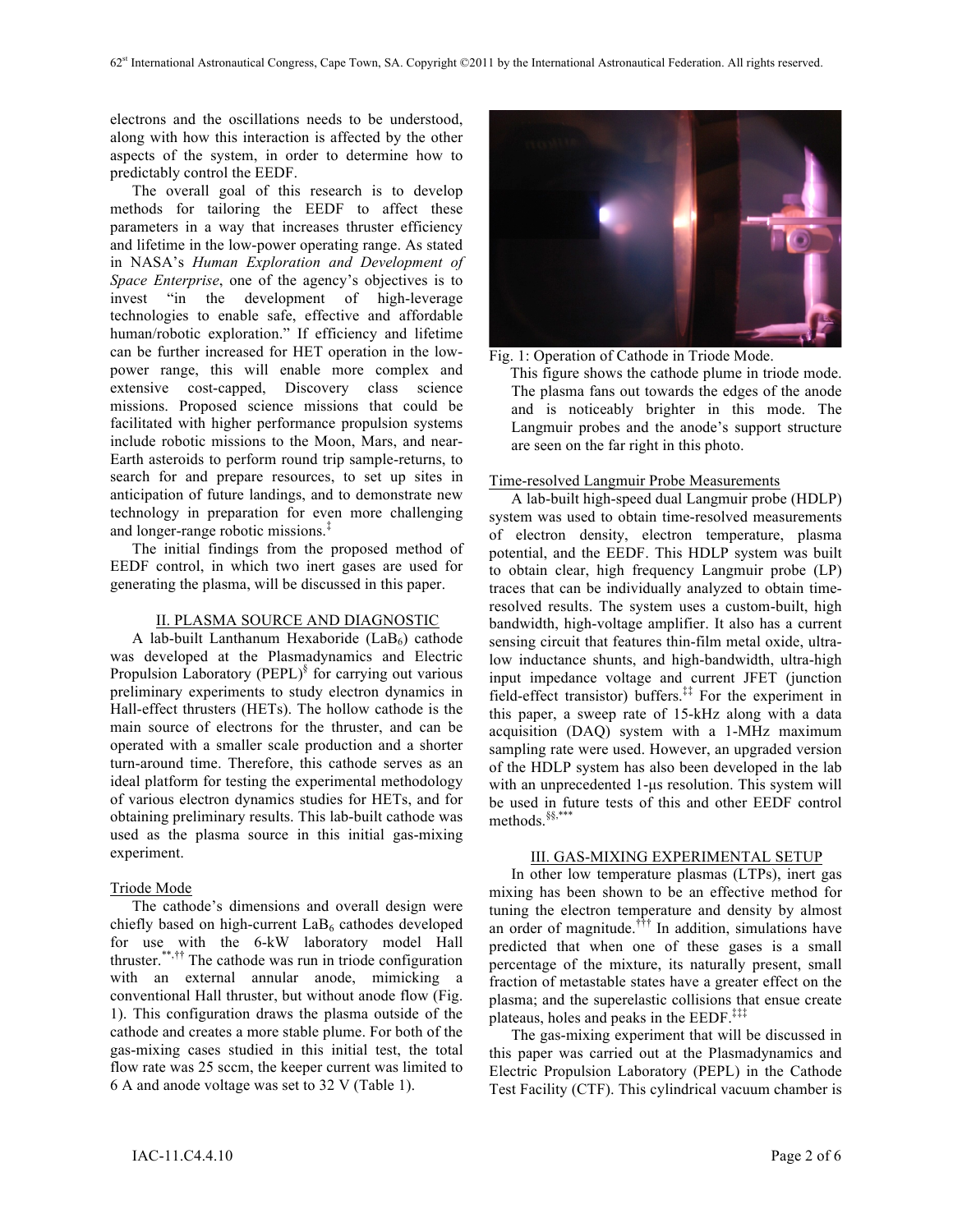2-m long and 0.6-m in diameter (Fig. 2). The chamber's base pressure was  $1x10^{-7}$  Torr for these tests.

Table 1 shows the cathode's operating conditions for the two cases examined in the analysis. In order for the cathode to maintain steady operation, the current the anode drew and the potential difference that was established between the keeper and cathode were slightly different in the two cases. These differences can be attributed to the different gas compositions, which affects the plasma parameters as well. This will be seen in the Langmuir probe analysis. Unit Flow Controllers (UFCs) from the 7300 series were used to establish and maintain the argon and nitrogen gas flows. The error bars for the gas flow shown in the table were calculated using the specification sheets for these controllers.

The cathode's heater was also used to help maintain the operating condition during the tests. A higher heater current was needed to maintain the plasma discharge in the case with nitrogen gas mixing. This is not due to the common misconception that molecular gases would have a higher ionization energy. In fact, the ionization threshold energy of  $N_2$  is around 15.6 eV, which is comparable to that of argon at 15.78 eV. In addition the dissociation energy of molecular nitrogen is only a few eV in a low-pressure plasma in the presence of argon gas, and the ionization threshold energy of atomic nitrogen (N) is less than that of argon at around 13 eV. So, the reason why molecular gases, such as nitrogen, require more power to produce a plasma is to make up for the many inelastic energy loss processes that occur for molecular gases such as vibrational and rotational excitation. §§§,\*\*\*\*,††††

|                      | 100% Argon       | 99% Argon,       |
|----------------------|------------------|------------------|
|                      |                  | 1% Nitrogen      |
| Chamber base         | $1x10^{-7}$ Torr | $1x10^{-7}$ Torr |
| pressure (Torr)      |                  |                  |
| Flow rate (sccm)     | $25.0 \pm 0.25$  | $24.7 \pm 0.247$ |
|                      | sccm             | sccm, $0.3 \pm$  |
|                      |                  | $0.025$ sccm     |
| Anode voltage (V)    | 32 V             | 32 V             |
| Anode current (A)    | 4.97 A           | 3 A              |
| Keeper voltage (V)   | 32 V             | 36.3 V           |
| Keeper current $(A)$ | 6 A              | 6 A              |
| Heater voltage $(V)$ | 3.47V            | 16.34 V          |
| Heater current $(A)$ | 0.59A            | 2.49 A           |

Table 1: Cathode Operating Conditions for the Gas Mixing Experiment.

Comparable operating conditions were obtained for the case with and the case without nitrogen gas mixing. The anode voltage and keeper current were set values. The cathode was allowed to establish the anode current and keeper voltage difference needed to maintain the discharge due to the different gas flow compositions in the two cases.

Time-resolved Langmuir probe (LP) data was obtained on the centerline of the cathode's exit plane, 11.5-cm downstream (Fig. 2). The LP used for these experiments has a 0.127-mm probe tip diameter and a probe tip length of 1.27-mm (Fig. 3).



Fig. 2: Experimental Setup.

This figure shows how the cathode, anode and Langmuir probe (LP) were oriented in the Cathode Test Facility (CTF) for the gas-mixing tests.



Fig. 3: Langmuir Probe.

The upper Langmuir Probe in this photograph, with a 0.127-mm diameter and 1.27-mm length, was used in this experiment.

### IV. INITIAL GAS-MIXING RESULTS

#### Method of Analysis

Figure 4 shows the time-resolved Langmuir probe traces obtained for the point 11.5-cm downstream of the cathode's exit plane. The trace used for this analysis is shown as the red line in the first row of plots in this figure. It is the result of smoothing a combination of 25 traces taken from the first 25 negative-sloping sides  $(dV/dt < 0)$  of the triangle waveform used to obtain the LP traces. The combination of these traces without smoothing is shown as the black line in these plots. The bottom diagrams in this figure show the 25 Langmuir probe traces used for the two cases.

This way of combining the traces to still obtain timeresolved results was possible due to the fact that the 1- MHz sampling rate is not evenly divisible by the 15 kHz triangle wave used to obtain the Langmuir probe characteristics, and the analog nature of the function generator used to create the voltage sweeps. This caused the set voltage values from one sweep cycle to the next to be staggered. Combining 25 of these traces resulted in an effective voltage resolution of about 0.08 V for both cases. This resolution allowed more precise electron energy distribution functions (EEDFs) to be obtained in the analysis than what would have resulted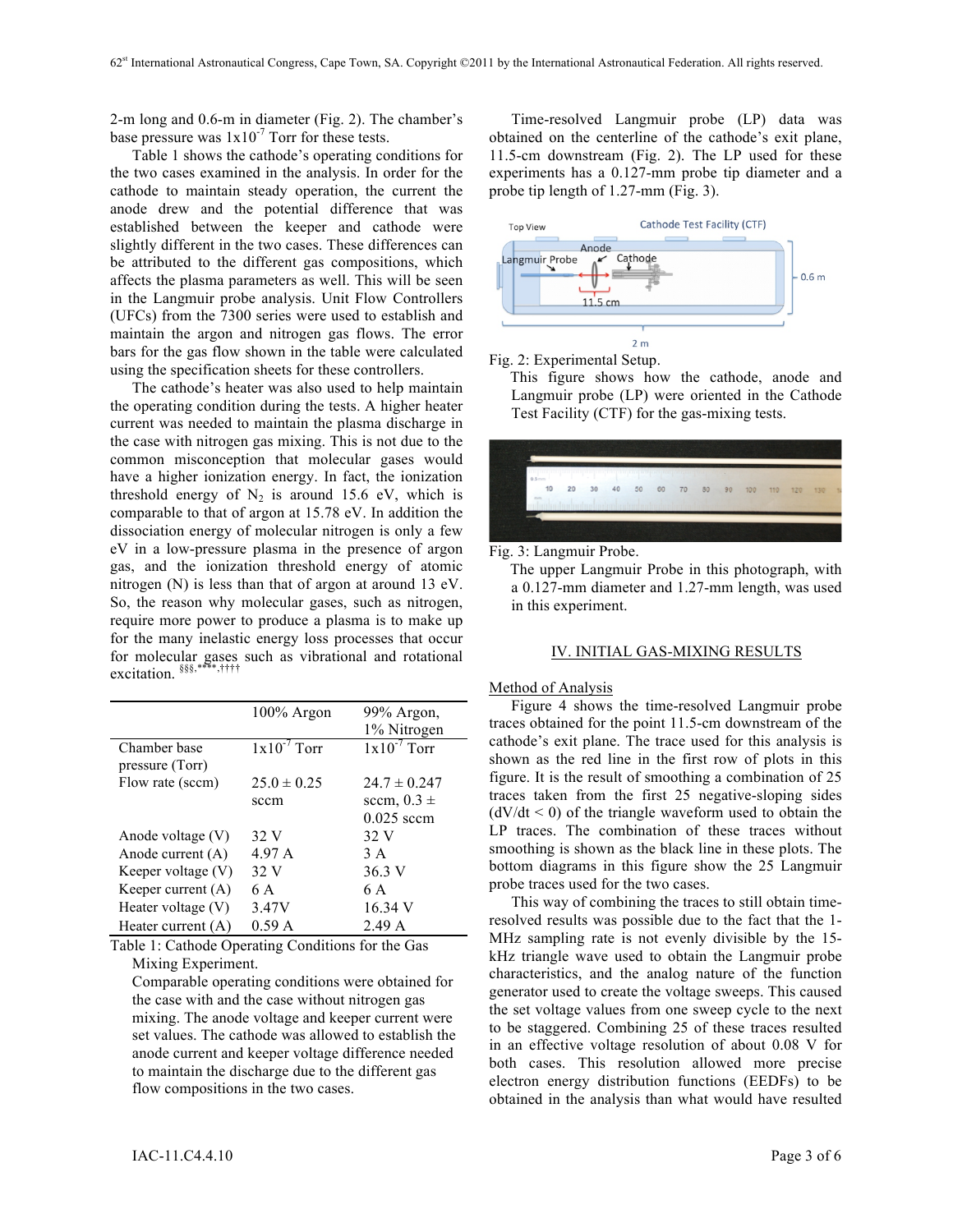with just one of these traces. Some of the data points in the combined trace did have the same voltage value to the  $4<sup>th</sup>$  digit after the decimal place. For these point pairs, which amounted to less than 4% of the total number of data points in both cases, the average of the current values was used in their place.





The plots on the second row of this figure show the first 25 Langmuir probe traces taken from the negative-sloping side  $(dV/dt < 0)$  of the sweep for the two gas-mixing cases. In the top row, the black line in these plots shows the time-resolved LP characteristic that results from combining these 25 traces. The red line is the smoothed version of this trace, which is what was used in the analysis.

|                           | 100% Argon                              | 99% Argon,                              |
|---------------------------|-----------------------------------------|-----------------------------------------|
|                           |                                         | 1% Nitrogen                             |
| <b>Floating Potential</b> | 37.0161 V                               | 38.0959 V                               |
| $V_f(V)$                  |                                         |                                         |
| Electron                  | 3.1928 eV                               | 3.5526 eV                               |
| Temperature               |                                         |                                         |
| $T_e(eV)$                 |                                         |                                         |
| Plasma Potential          | 46.1882 V                               | 48.2535 V                               |
| $V_s(V)$                  |                                         |                                         |
| <b>Number Density</b>     | $4.9597 \times 10^{17}$ m <sup>-3</sup> | $2.1912 \times 10^{17}$ m <sup>-3</sup> |
| $N_e(m^{-3})$             |                                         |                                         |

Table 2: Gas Mixing Plasma Parameter Results. Various calculated plasma parameters for the cases with and without nitrogen gas are shown in this table. The electron temperatures were calculated by taking the inverse slope of the natural log of the electron current portion of the I-V trace. This standard way of calculating  $T_e$  assumes a Maxwellian electron energy distribution. Note: The full calculated values are shown. These values are still subject to the same error bars that are generally associated with plasma parameters calculated from Langmuir probe data.‡‡‡‡

The LP traces form the plasma with nitrogen gas contained a considerable amount of additional noise, as also seen in Figure 4. This noise may in part be due to the additional inelastic processes that are present for molecular gases, which begin at a low threshold energy of 0.02 eV and result in the vibrational and rotational excitation of the nitrogen molecules.<sup>‡‡‡</sup> However, the process of combining multiple traces and smoothing the resulting trace produced an LP I-V characteristic that was easily analyzable.

#### Analysis of Results and Comparison to the Literature

The results showed that when 1% of the total gas flow is substituted with nitrogen, there is a slight increase in electron temperature from 3.2 eV to 3.6 eV along with an increase in plasma potential from 46 V to 48 V. In addition, the number density decreases from  $5x10^{17}$  m<sup>-3</sup>, with a pure argon plasma, to 2.2  $x10^{17}$  m<sup>-3</sup> (Table 2). This is consistent with experimental results obtained by Bai et al. They used an inductively coupled plasma (ICP) and took measurements 16-cm downstream with an rf-compensated LP. Bai et al. found that when the gas composition was 83.3% Ar and 16.7%  $N_2$ , the electron number density,  $N_e$ , decreased from  $4.0x10^{16}$  m<sup>-3</sup> to  $2.0x10^{16}$  m<sup>-3</sup> and that the electron temperature remained relatively unchanged at 2.8 eV.<br><sup>§§§§</sup> In tests carried out by, Pu et al. where argon made up  $83.3\%$  of an Ar-N<sub>2</sub> ICP plasma, they also saw a decrease in N<sub>e</sub> from 2.7  $\times 10^{17}$  m<sup>-3</sup>, with a pure argon plasma, to  $1.7 \times 10^{17}$  m<sup>-3 +++</sup> In addition, the electron temperature,  $T_e$ , increased from 3.4 eV to 3.8 eV.



Fig. 5: Time-resolved EEDFs.

This diagram compares the EEDF for the case with a pure argon plasma, to that with 1% nitrogen. For the case with nitrogen gas, there are more distinct plateaus and peaks in the EEDF.

In the results from this experiment, for the case with 1% nitrogen mixing in an argon plasma, the EEDF contains more distinct plateaus and peaks. In Figure 5, we see that there are more low energy electrons and less intermediate energy electrons for this case as compared to the pure argon case. This may be due to the additional inelastic processes that lead to vibrational and rotational excitation of nitrogen molecules, which decreases the translational energy of various electron populations.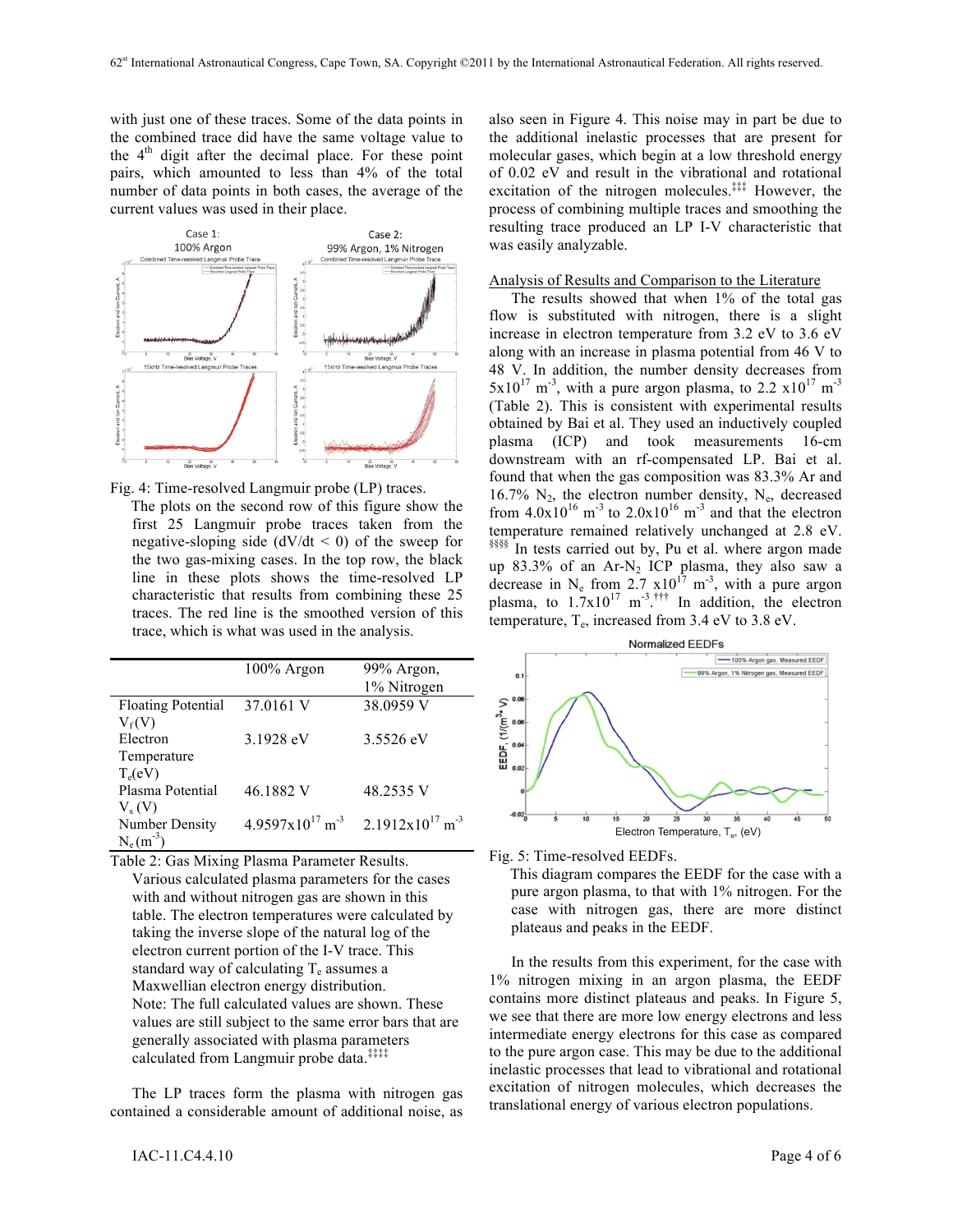As also seen in Figure 5, in the high-energy region between 20 eV and 30 eV there are more electrons for the case with nitrogen mixing. Pu et al. point out that in a pure nitrogen plasma, a high energy tail can be generated by nitrogen in metastable states that are involved in superelastic collisions.††† The presence of more electrons in the high energy tail of the EEDF for the case with  $N_2$  mixing may be due to the influence of metastable states, which Gorse et al. demonstrate can have an effect on the overall mixture even when that gas is a very small percentage of the total flow.<sup>‡‡‡</sup>

In terms of the overall trends that were observed in the plasma parameters, there are still additional factors and additional results in the literature that need to be taken into account when formulating an explanation for their observation. In taking a closer look, both Pu and Bai took Langmuir probe measurements for several percentages of nitrogen mixing from 0% to 100% with a fixed total pressure and a fixed amount of power to the plasma source across all the cases tested. Pu et al. saw a trend of increasing  $T_e$ , from 3.4 eV to 4.2 eV, as the nitrogen concentration was increased from 0% to 100%. They reason that a lower  $N_e$  decreases the electronelectron collision frequency, which allows more electrons to reach higher velocities, thus increasing the average electron temperature. However, even though Bai et al. saw relatively no change in  $T_e$  when the nitrogen content was increased from 0% to 16.7%, as stated previously, they saw an overall trend of decreasing  $T_e$  from 2.8 eV to 2.2 eV as the nitrogen concentration was increased from 0% to 100%. Therefore, further investigation and comparison is needed to determine what other conditions and factors differed between these nitrogen-mixing experimental setups that affected electron temperature.

Due to the differing results in the trend for electron temperature with increasing nitrogen gas concentration, and because Pu et al.'s explanation for their observed increase in  $T_e$  relies on the decrease in  $N_e$ ; this explanation can not be used to also explain the decreases in  $T_e$  seen in Bai et al.'s experiment since they also calculated a decrease in electron number density. In addition, how do we explain the decrease in number density that was seen in all of these experiments? If we assume quasi-neutrality<sup>\*\*\*\*\*</sup>,<sup>†††††</sup>, then there was an equivalent decrease in the ion number density.

How can this decrease therefore be explained taking into account the properties of nitrogen relative to argon? As stated earlier,  $N_2$  and Ar have comparable ionization threshold energies, the ionization cross-section of nitrogen is larger than that of argon by almost an order of magnitude, nitrogen has a relatively low dissociation energy under the conditions in this plasma mixture, and the ionization threshold energy of N is less than that of argon.\*\*\*\*,‡‡‡‡‡,††††,§§§§§ (These cross-sections take into

account the fact that nitrogen atoms and molecules have a much smaller atomic mass than argon.) So, all of these properties would lead to an increase in ion number density and therefore an increase in  $N_e$  as well, which is not what was observed. Therefore, other processes must have a more dominant influence on the plasma properties, which lead to the significant decrease in  $N_e$ that was seen in all of these experiments. Noting that  $N_e$ decreased by about half when only 1% to 16.7% of the argon was substituted for nitrogen further supports this assertion. These electron loss processes most likely include superelastic collisions involving metastable states, and the additional modes that can result from inelastic processes in this mixture such as vibrational and rotational modes in the nitrogen molecules. These factors may also account for the different trends in  $T_e$ seen in the different experimental setups, because other aspects of each setup besides the pressure and total power may influence these processes.

Further analysis will make use of diagnostics to determine the number densities of the various populations of ions and neutrals and the ion energy distribution function in order to draw more detailed conclusions about the factors involved in the observed trends in electron number density and temperature. Unlocking these mysteries will bring us closer to understanding the complex nature of the interaction between the neutrals, ionized particles and electrons in this plasma which we can then build on to determine how to control them in these and even more complex systems such as the Hall thruster.

## V. CONCLUSION & NEXT STEPS

Initial gas mixing tests that were carried out using a  $LaB<sub>6</sub>$  cathode showed that the plasma parameters and EEDF can be changed with the introduction of nitrogen gas into an argon plasma discharge. However, the additional factors that contribute to the observed changes and the reasons why they produce these observations need to be determined in order to be able to use this method to achieve predictive control of the plasma parameters and the EEDF.

The next steps for this research will include trying other percentages of nitrogen mixing, measuring the density and energy of the various gas and ion species to obtain more insight into the types of collisions that are taking place, and considering other combinations of gases. In addition, we will look at the frequency spectrum of the discharge current and voltage of the cathode for the various mixtures to see what oscillatory modes dominate and how they are changed by these different ratios of the two gases. Also, more spatial data points will be collected for each case and the plasma parameters derived from a couple of different sweep and sampling rates will be compared.